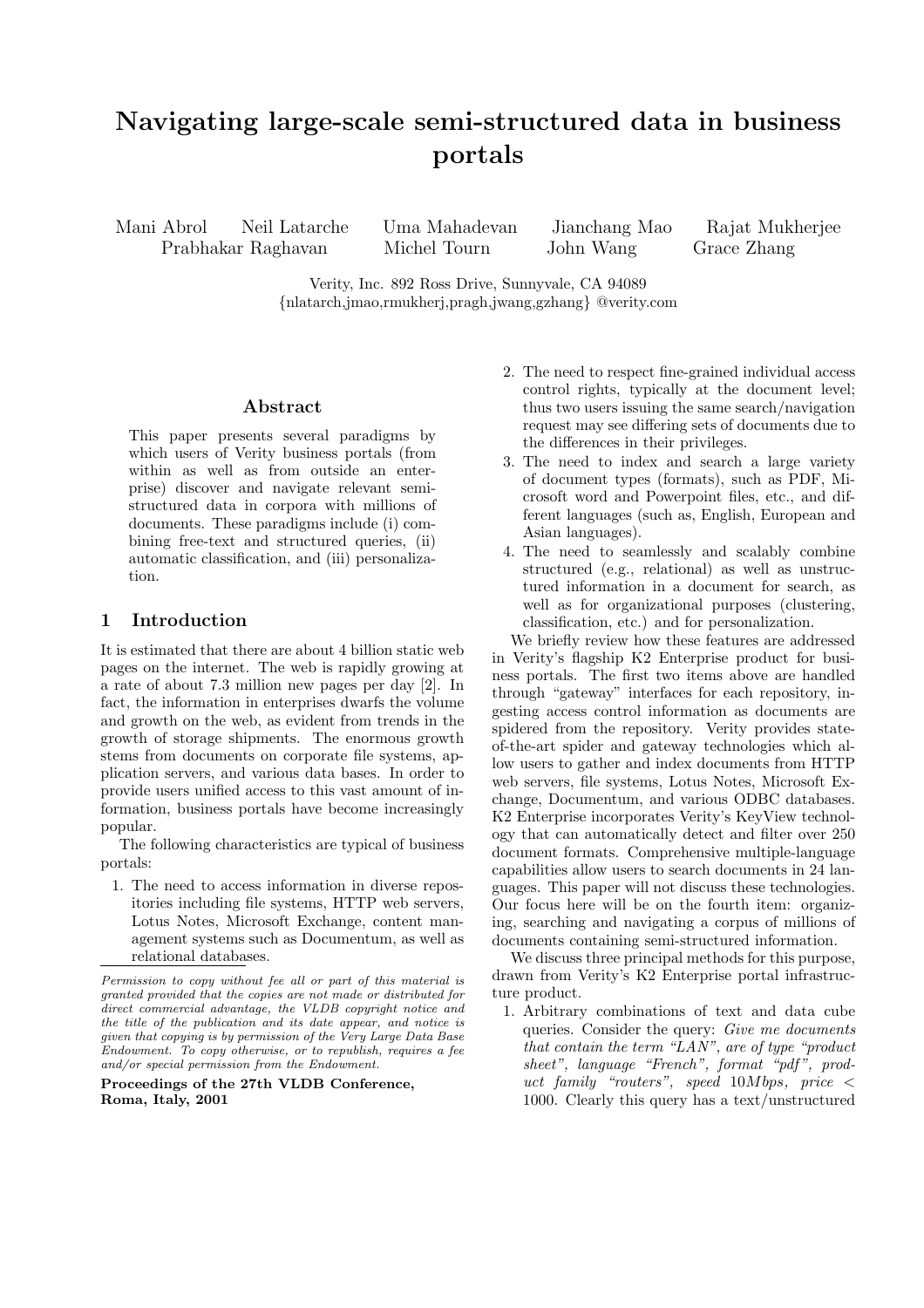component (to match the term "LAN") as well as a structured component (the restrictions on type, language, format, product family, speed and price). We discuss how Verity's Parametric Search Engine handles this type query in Section 2.

- 2. Automatically classifying documents by textual content as well as structure derived from metadata. Verity's automatic classifier can classify documents based on any combination of humanmaintained rules or rules "learned" from exemplary documents; depending on the domain and expertise of those maintaining the information in a business portal, one or the other method is emphasized. This is discussed in Section 3.
- 3. Delivering personalized views of information by re-ranking search results, recommending documents to a user, locating experts on the query subject, and discovering community. Both explicit profile information and implicit behavioral patterns are exploited in the personalization engine. This is discussed in Section 4.

# **2 Combined Text and Structured Queries**

In product catalog databases, each document (corresponding to a product in the catalog) has some unstructured text as well as a number of structured attributes. Note that some of these attributes may assume numerical values; for instance, a description of an automobile might have the year in which the car is manufactured and its price. A typical query is a conjunction of an arbitrary text query (e.g., the query mentioned in the introduction). Whereas the text query is the purview of classical information retrieval systems, the parametric query is traditionally handled using relational database systems. In a number of emerging applications, it is desirable to retrieve and rank documents that simultaneously meet both the unstructured and the structured query components, without recourse to two retrieval systems. Such applications include electronic commerce and marketplaces where scalability and performance play critical roles. Using an RDBMS to solve the problem would result in query responses that would be unacceptably poor. In addition to retrieving documents that meet the text and parametric queries in a scalable fashion, it is important to be able to rank the results not only by text query scores, but also by sorting along field values (e.g., price). This allows for the efficient navigation of a results list, allowing the user to further refine (or relax) the query at hand.

Our solution consists of augmenting a full-text index with an auxiliary parametric index that allows for fast search, navigation and ranking of query results. We now describe the elements of this index, and how they are organized in order to support all of the operations described above.

Each field is represented as a set (known as a BucketSet) and each unique item in that field is represented as a member of that set along with position and frequency information (this datum is known as a Bucket). A set of BucketSet structures make up a completed structure known as the parametric index which maps directly to the corpus from which it was generated. Extra meta-data are stored along with the BucketSets to allow ranges (either text, numeric or date) to be extracted for speed, enhanced data retrieval and clarity.

It is the mechanism by which the BucketSets and Buckets interact (through their parametric representation) that allows complex set operations (based on nested intersects and unions) to be applied to them. This mechanism results in: (a) real time cardinality statistics for these operations, and (b) an iterative refinement of the operations applied to the database, which can result in the reduction of old Buckets and the inclusion of new Buckets (depending on the semantics applied). In the simple case where A and B are both Buckets of the same set, " $A \bigcap B$ " can remove items, whilst " $A \bigcup B$ " can add items.<br>We can also express the text soon

We can also express the text search in the parametric domain (i.e., a text search maps to a Bucket-Set where each item (hit) is considered as a separate unique Bucket in that set with no context until applied to a parametric index). Both kinds of BucketSets can interact with the same set of operators. Extra speed is obtained by performing query optimizations in real time – for instance, by examining the relative sizes and complexities of the BucketSets when intersecting them and ensuring that the smallest or least complex (when taking into account the free text representation) controls the query optimization. The text search component is built on Verity's VDK kernel [5] with a K2 search engine on top [3].

The system has been tested on numerous examples with over a million documents with 6-10 fields of structured attributes. Interactive performance is feasible for several concurrent users, using a standard desktop PC as the server.

## **3 Automatic Classification**

While searching provides an efficient way for users to find relevant information in business portals if they know what to search for, there is a different need for browsing and navigating information. Taxonomies are the most popular way for organizing documents into navigable structures. With a taxonomy, users can easily navigate / sift through the category hierarchy to find relevant information. Search within a category typically produces more relevant results than unscoped search.

There are two main phases in deploying taxonomies in a portal environment: taxonomy construction, and maintenance. The former defines the category hierarchy, and the latter populates documents into the tax-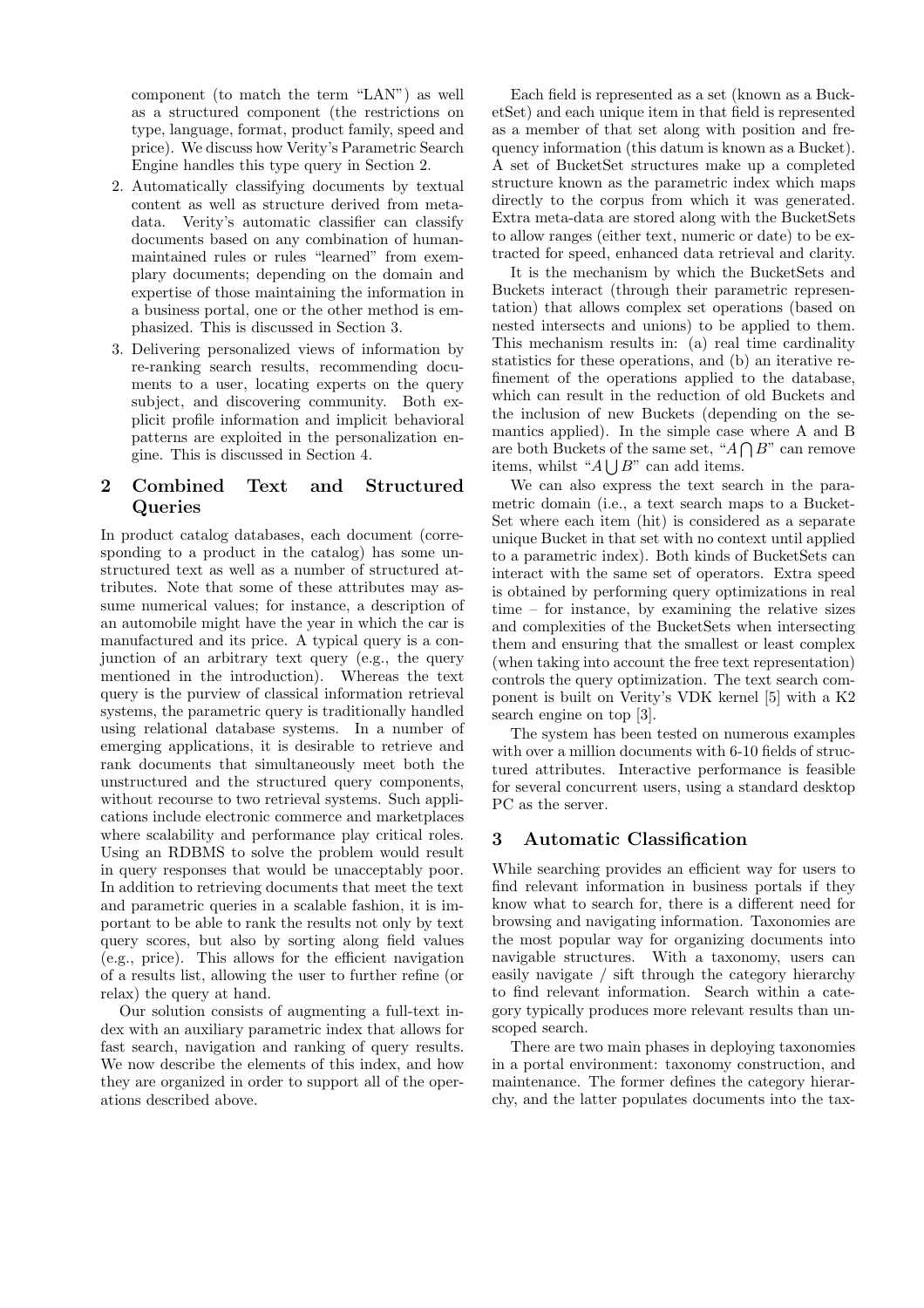onomy once it is built, and modify the taxonomy structure when needed. Verity refers to a populated taxonomy as a *knowledge tree* which consists of a taxonomy of browsable categories and databases that store the relationships of documents and categories.

Taxonomy construction and maintenance is a challenging problem that works best with sufficient domain knowledge. Fully automatic construction and maintenance often leads to unsatisfactory results. Consequently, most taxonomies are built and maintained manually by human experts. Well-known examples include the directory structures of Yahoo! and Open Directory Project. Manual classification produces higher accuracy than machine because library scientists understand the content, context and nuances of domain information. However, manual population of a large volume of documents is a prohibitive task, and is very costly.

Verity's Intelligent Classification technology combines human intellect and machine efficiency, thus strikeing a balance between manual construction and automatic generation. Depending on the domain and expertise of those maintaining the information in a business portal, one or the other method can be emphasized.

Verity Intelligent Classifier [6] provides several taxonomy construction methods, each of which can also be used to categorize documents into a taxonomy, i.e, to generate a knowledge tree:

- 1. Construct a taxonomy manually through Verity Intelligent Classifier's graphic user interface;
- 2. Extract a hierarchy of categories of a taxonomy from URL paths or file paths; This method enables administrators to mirror the web site or file system structure in the taxonomy.
- 3. Fetch categories from a collection field (e.g., meta data); This method can be used when the categories are explicitly listed in a field in the collection. This is the case, for example, when categories are specified in a META tag inside HTML documents that is indexed into a collection field.
- 4. Generate a taxonomy from document clusters produced by Verity's clustering algorithm. Each document in the collection (or in a selected subset) is represented by a feature vector. The clustering algorithm groups similar documents into clusters. A hierarchy of clusters are generated by recursively breaking large clusters into smaller clusters.

Verity Intelligent Classifier provides the following methods for defining classification rules for each category in the taxonomy.

- 1. Manually construct classification rules using Verity's powerful query language;
- 2. Learn classification rules for categories automatically from exemplary documents associated with these categories in the taxonomy;

3. Interactively refine classification rules by providing relevance feedback to the test results of previously built rules.

The core technology that supports these automatic features is Verity's regularized Logistic Regression Classifier (LRC). LRC automatically learns a classification rule from a set of documents that are labelled as relevant or irrelevant to a category. Let a document be represented by a feature vector  $\mathbf{x} = [t_1, t_2, \dots, t_d]^T$ , and r be the relevancy measure of the document with and *r* be the relevancy measure of the document with respect to the topic,  $0.0 \le r \le 1.0$ . Given a set of relevant documents and a set of irrelevant documents for a category, the LRC learning algorithm learns a regression function

$$
log(r/(1-r)) = w_1t_1 + w_2t_2 + \cdots + w_dt_d + b = f(\mathbf{w}, \mathbf{x})
$$

such that the separation between these two sets of documents is maximized. This is done by introducing a regularized term  $||w||^2$  in the cost function. Structure risk minimization theory [7] guarantees a minimized upper bound on the classification error on future documents.

Once the regression function is determined, a future document can be assigned to the category if the relevancy score *r* for the document is greater than a pre-specified threshold (usually 0.5). The relevance score can be computed as follows.

$$
r = 1/(1 + \exp\{-f(\mathbf{w}, \mathbf{x})\})
$$

This classification rule can be conveniently represented by Verity's powerful query language. Our experiment shows that on Reuter's bench-marking data set, LRC achieves the state-of-the-art performance at 88% precision-recall break-even rate [1].

Once a knowledge tree is defined in Verity Intelligent Classifier, it can be exported to Verity Knowledge Organizer [4]. Administrators can configure how to display search results and the category structure to end users. End-users can browse through the documents in a collection by category and drill down to a subject of interest. They can also limit the scope of their searches only to the categories of interest.

#### **4 Personalization Engine**

The Verity Personalization Engine enhances the enduser's information discovery, or product discovery experience to the next level beyond search and taxonomies. It uses a tensor space model that represents different entities in the system, such as products, documents, users and queries as vectors in the vector space. These vectors adapt to latent patterns in user behavior in order to dynamically personalize the results of subsequent searches in different ways, as outlined below.

By tracking user choices, or transactions, in a configurable manner, the engine allows for refinement of